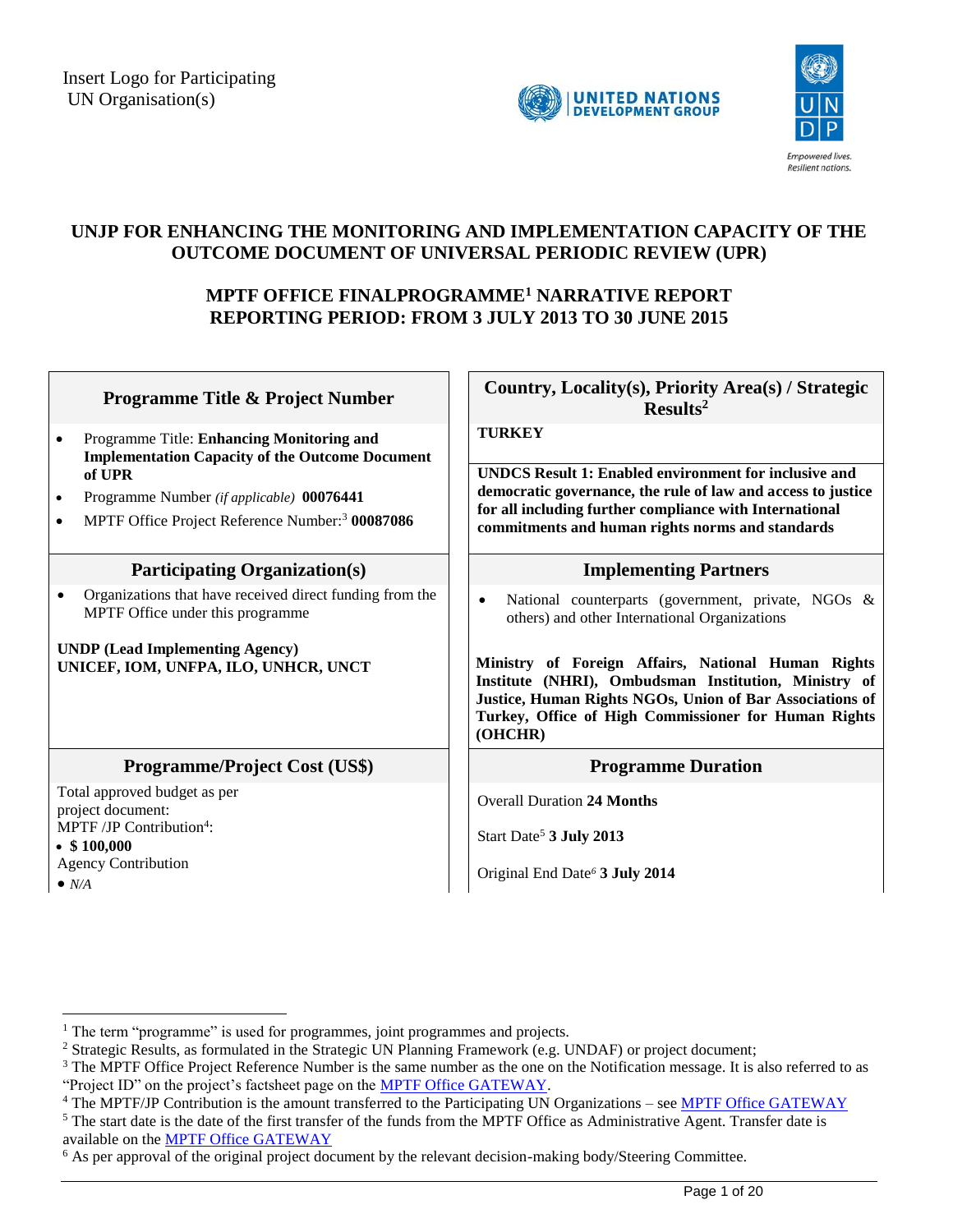Government Contribution *(if applicable)*

Other Contributions (donors) *(if applicable)*

#### **TOTAL:**

 $\overline{a}$ 

#### **Programme Assessment/Review/Mid-Term Eval.** | Report Submitted By

Evaluation Completed Yes **X** No Date: *dd.mm.yyyy* Evaluation Report - Attached Yes **X** No Date: *dd.mm.yyyy* Actual End date<sup>7</sup> 30 June 2015

Have agency(ies) operationally closed the Programme in its(their) system? Expected Financial Closure date<sup>8</sup>: To be confirmed



Name: Matilda Dimovska Title: Deputy Resident Representative Participating Organization (Lead): UNDP Email address: [matilda.dimovska@undp.org](mailto:matilda.dimovska@undp.org)

If there has been an extension, then the revised, approved end date should be reflected here. If there has been no extension approved, then the current end date is the same as the original end date. The end date is the same as the operational closure date which is when all activities for which a Participating Organization is responsible under an approved MPTF / JP have been completed. As per the MOU, agencies are to notify the MPTF Office when a programme completes its operational activities. Please se[e MPTF Office Closure Guidelines.](http://mdtf.undp.org/document/download/5449)

<sup>&</sup>lt;sup>8</sup> Financial Closure requires the return of unspent balances and submission of the [Certified Final Financial Statement and Report.](http://mdtf.undp.org/document/download/5388)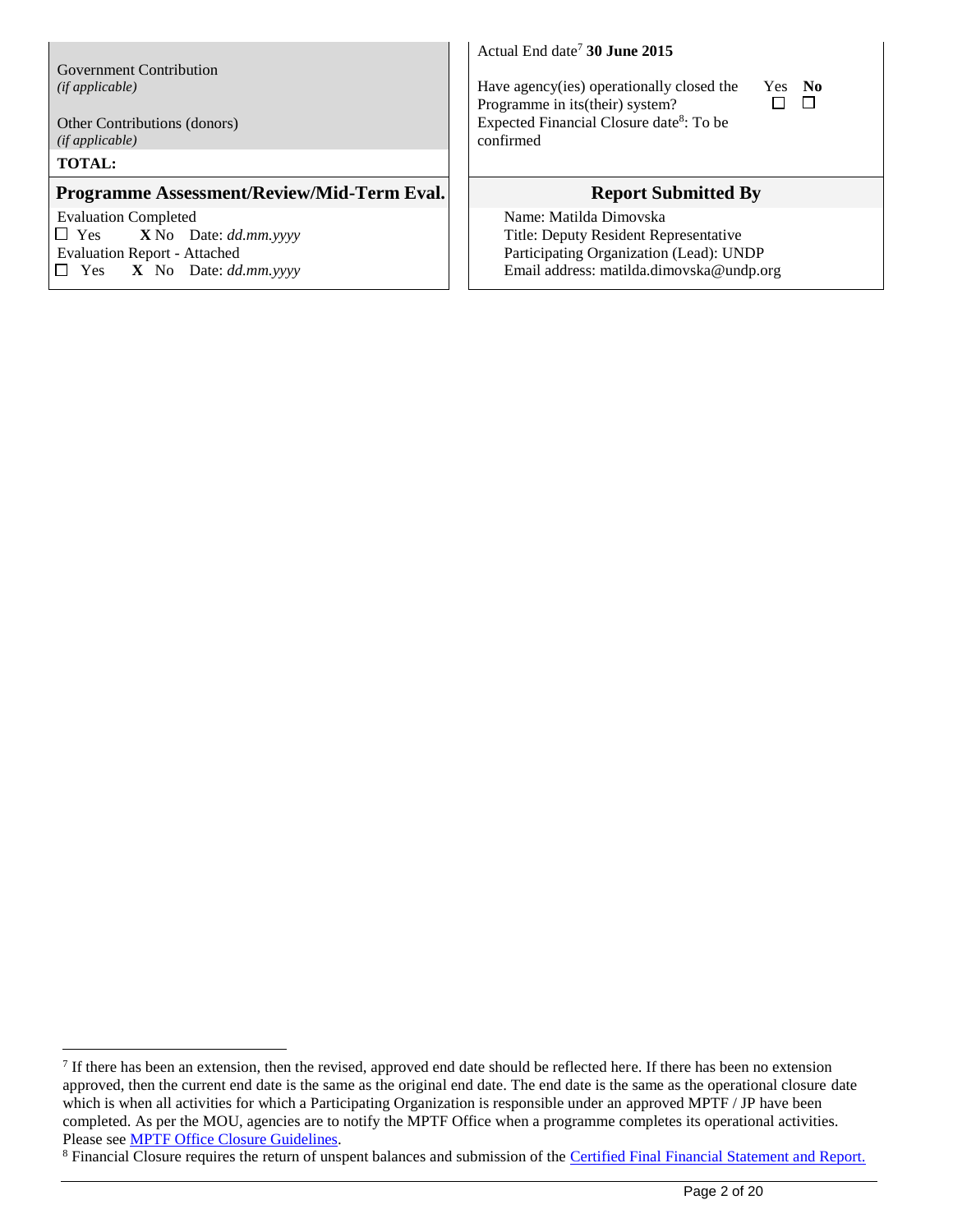## **ABBREVIATIONS**

| GoT           | Government of Turkey                            |
|---------------|-------------------------------------------------|
| <b>HR</b>     | Human Rights                                    |
| <b>UNJP</b>   | <b>UN Joint Programme</b>                       |
| <b>UNDCS</b>  | United Nations Development Cooperation Strategy |
| <b>UNCT</b>   | <b>UN Country Team</b>                          |
| <b>UNTGHR</b> | UN Thematic Group for Human Rights              |
| AWP           | Annual Work Plan                                |
| <b>RAG</b>    | <b>Reform Action Group</b>                      |
|               |                                                 |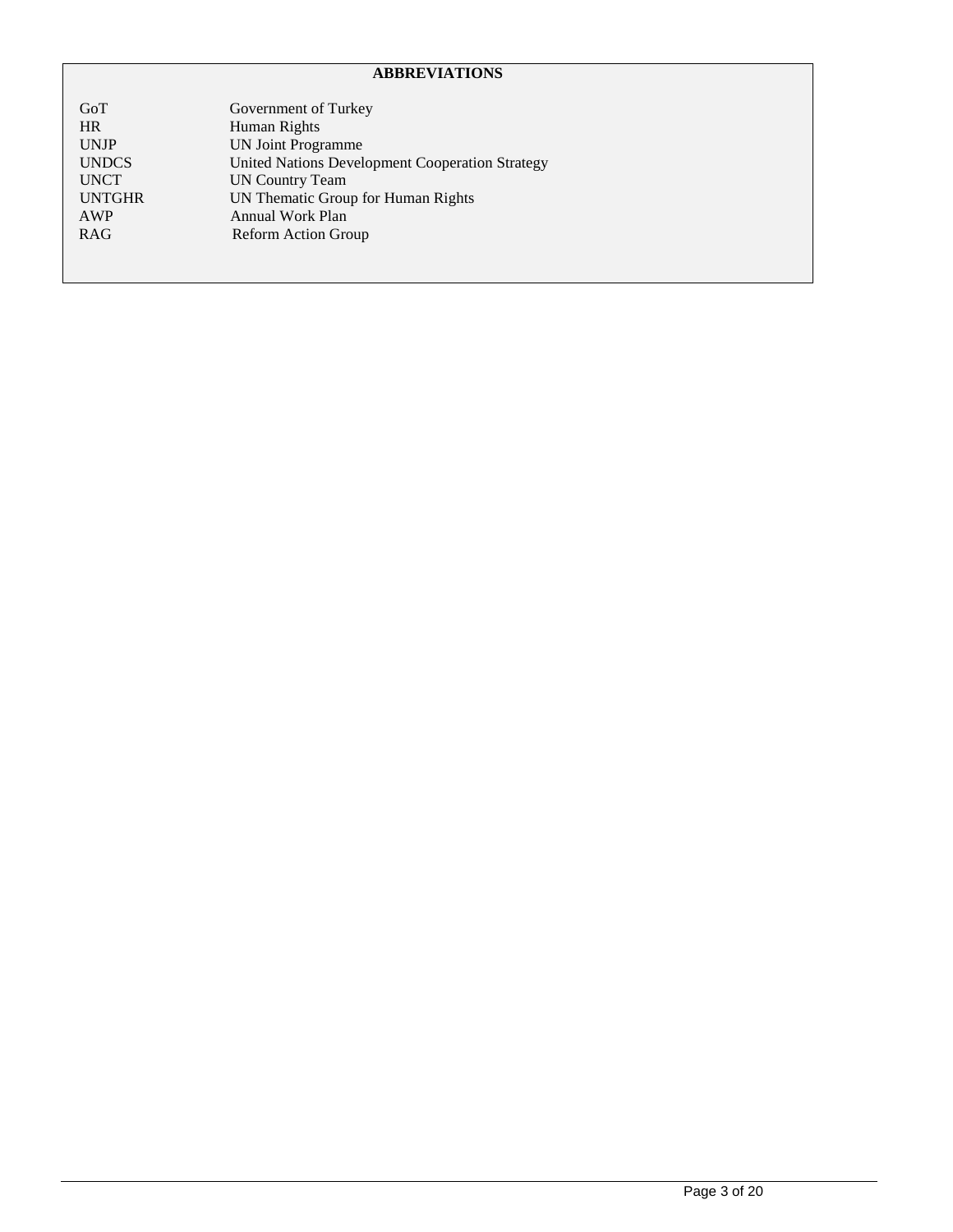## **FINAL PROGRAMME REPORT FORMAT**

#### **EXECUTIVE SUMMARY**

Turkey has seen significant economic and social developments during the last decade. Several important steps have been taken by the government to enhance its human rights laws and machinery. An extensive judicial reform process, which has included two constitutional amendments and nine reform packages have been introduced in addition to the introduction of new Civil and Penal Codes. Complementing these efforts, legislation on an Ombudsman and National Human Rights Institute was enacted; the first Ombudsman was appointed in November 2012 and the National Human Rights Institute was also established. Despite some limitations these have been important steps for Turkey. Nevertheless, Turkey still has unfinished business in the area of democratization and human rights as recent events have demonstrated, even though Turkish democracy and civic voices have clearly reached new levels of maturity.

The UNJP on Enhancing Monitoring and Implementation Capacity of the Outcome Document of UPR started in 2013, when the discussions on human rights violations (etc. Gezi park events) was at peak. In that respect, being the first UN Turkey joint project in the field of human rights, UNJP has been responding to the needs of Turkey for the realization of political, economic, social and cultural rights and integrating human rights standards and principles in national development policies to ensure compliance with Turkey's international human rights commitments.

In 2013, the activities of the UNJP focused on advocacy and capacity enhancement for effective monitoring and implementation of UPR in line with international human rights standards. In that respect, awareness raising and capacity enhancement activities for UN staff, Government, NGOs and other relevant actors on international human rights mechanisms were prominent in 2013. It is also important to note that relations with Government and NGOs were improved through bilateral meetings and joint events held all throughout 2013. In 2014, the capacity enhancement and awareness raising activities at all levels continued focusing on the preparations for UPR in January 2015. Following the 2015 UPR, the JP focused its activities on analyzing and clustering of the recommendations of 2015 UPR as well as defining the areas for UNCT support. Since its launch in 2013, UNJP received strong substantial and technical support from OHCHR in design and implementation of its activities.

The UNJP was originally planned to be completed in July 2014 but, with the approval of UNDG, it was extended until 30 June 2015. This report includes the results achieved in the scope of the UNJP since July 2013 until its completion in 30 June 2015. In sum:

- The project allowed the UN to enhance its engagement in this critical area and with the key interlocutors. It allowed for applying of a holistic approach in addressing both legislative and structural as well as awareness raising related challenges of human rights at several fields ranging from equality and non-discrimination to minorities and advice on setting of an effective implementation and monitoring of UPR recommendations. In addition, enhanced coordination and cooperation among UN Agencies, the Government and NGOs was among the success of UNJP activities.
- At the policy level the UNJP focused on supporting the stakeholders and the Government for ensuring effective monitoring and implementation of UPR for both the Government of Turkey as well as human rights NGOs. In that respect, basis was set for establishment of consultative platforms at national level, as key for the development of shadow reporting and UN contributions.
- UNJP supported the work of UNCT in developing the report for 2015 UPR and established the ground for its broad consultation among UN Agencies and the stakeholders. In that respect, broad consultations with civil society was ensured through a series of meetings and workshops. The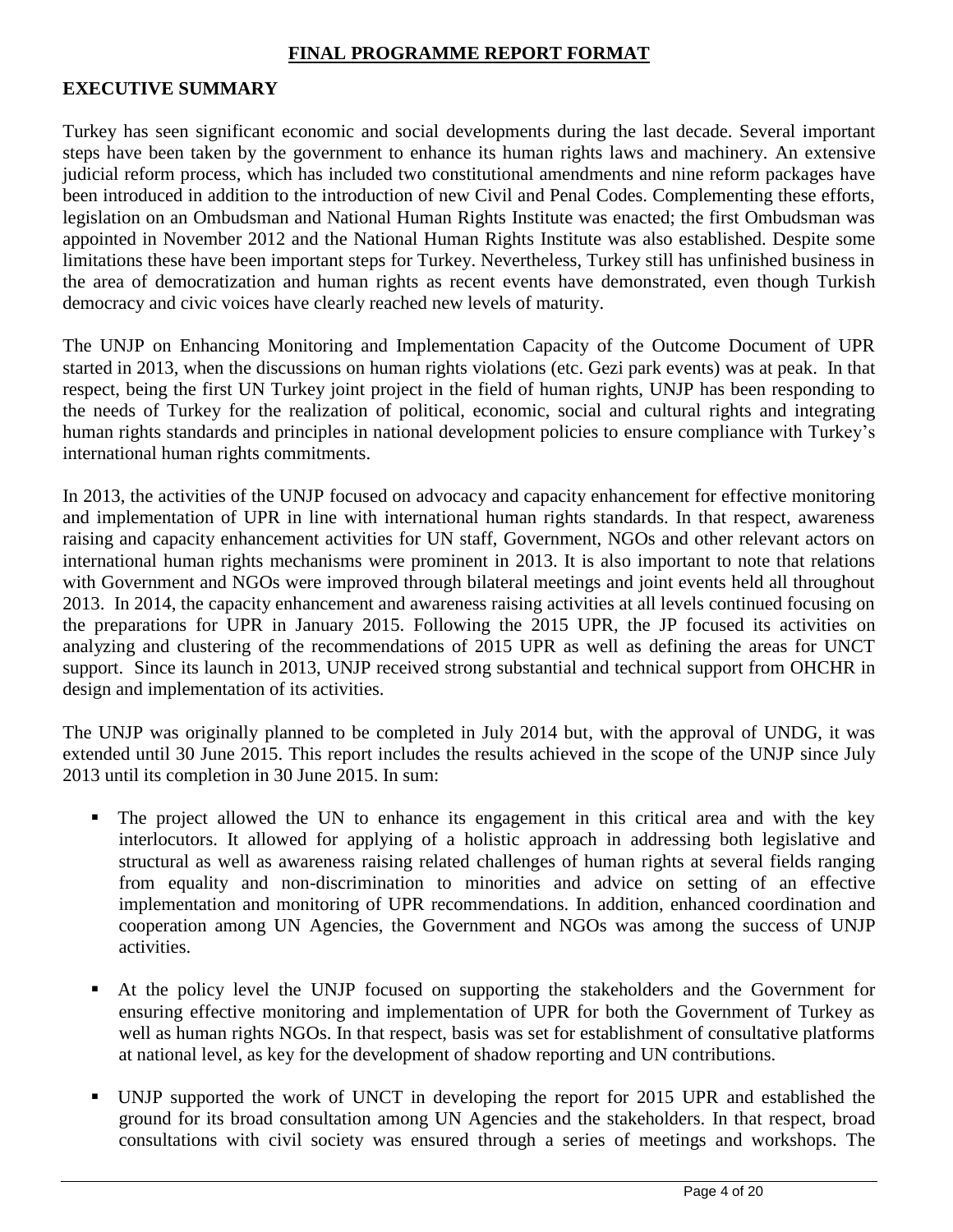consistencies between UNCT Report and shadow reports was therefore observed due to the closed consultations.

- Based on the ground work conducted under UNJP, which paved the way to the UPR in 2015, the UNCT looks forward and aspires to support the government in implementation of the recommendations of the review in full cooperation with the UN and stakeholders including the donor community, government institutions and the NGOs. In that respect, a road map for UN's support in the monitoring of the progress in the implementation of 2015 UPR recommendations as a means of sustaining the work of UNJP was developed. To that end, UNCT plans to help bring together the Government of Turkey, key civil society organizations, national human rights architecture to present UPR recommendations translated into Turkish and clustered by themes as well as to discuss their implementation and pertinent organizational tools.
- The UNJP triggered closed cooperation with the Government, civil society and other actors prior to UPR preparations and UNCT will make an effort to sustain this fruitful cooperation follow-up of 2015 recommendations. Characteristics of the established and deepening cooperation is planned to be fine-tuned after the establishment of the new Government in Turkey and based on the their positioning to the recommendations.
- At UN level, the programme was also instrumental to enhance the awareness of its staff on international human rights framework and mechanisms through the trainings on international human rights mechanisms and create a pool of resource persons in the field, including from the UN Thematic Group on Human Rights (UNTGHR). It is planned that the resource persons on human rights will sustain the efforts of the UNCT to support the Government and the civil society in implementation of human rights commitments including UPR recommendations. Besides, they will be the representatives that advocate for the UN positioning in critical issues of human rights and implementation of UPR.

## **I. Purpose**

The UNJP for "Enhancing Monitoring and Implementation Capacity of the Outcome Document of UPR" built on the priorities of the Turkey's reform efforts in the field of human rights as well as 2011-2015 United Nations Development Cooperation Strategy (UNDCS), particularly the following Outcome:

*Outcome 1*: Enabled environment for inclusive and democratic governance, the rule of law and access to justice for all including further compliance with International commitments and human rights norms and standards

The *overall objective* of the UNJP was to strengthen the monitoring and follow-up work to ensure implementation of the outcome document of UPR for Turkey in 2010, particularly addressing equality and non-discrimination; right to life, liberty and security of the person; administration of justice and the rule of law; freedom of religion or belief, association and peaceful assembly and the right to participate in public and political life; right to work and to just and favorable conditions of work; right to social security and to an adequate standard of living; right to education and to participate in the cultural life of the community; minorities; migrants, refugees and asylum seekers; human rights and counter-terrorism.

## The *specific objectives* of the programme were:

 To raise awareness, knowledge and ownership of the Government of Turkey and other relevant stakeholders on after review commitments and effective implementation of the UPR;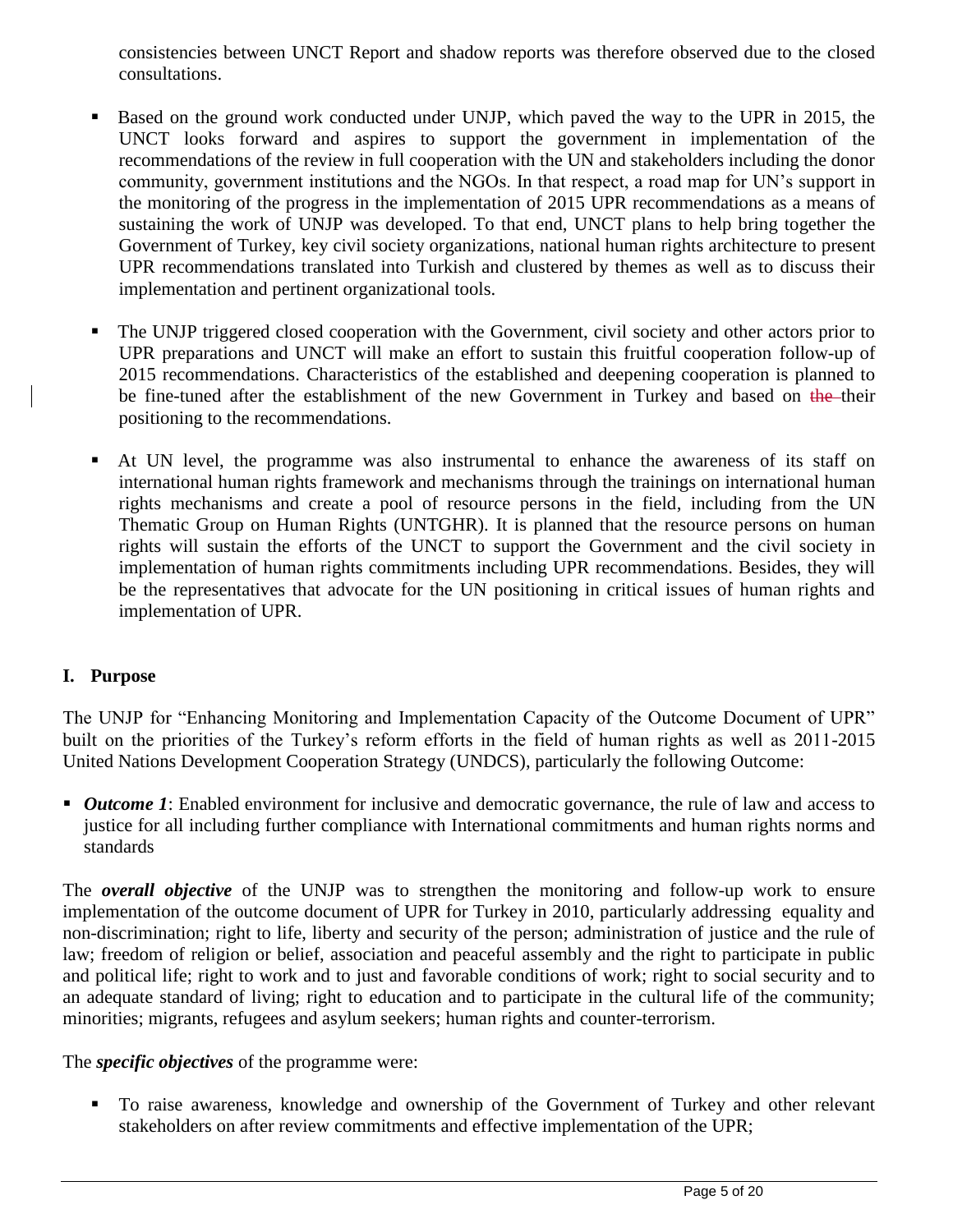- $\blacksquare$  To support the efforts of the Government and civil society for improvement of human rights situation in line with international standards;
- To support the enhancement of cooperation and collaboration among the national counterparts, civil society and UN Turkey, in contributing to the relevant reports for UPR  $2<sup>nd</sup>$  Cycle in 2015 (Government Report, UN Report and Stakeholders Report);
- To enhance the monitoring capacity of the civil society and Government of Turkey for UPR follow up;
- To enhance in-house capacity of the UN system on human rights mechanisms, particularly UPR and international human rights framework;
- To increase interactions with the NHRI and Ombudsman Institutions through trainings and awareness raising programs conducted by trained UN staff

UNJP applied a holistic approach to programming addressing the challenges of human rights at several fields ranging from equality and non-discrimination to minorities and puts the effective implementation and monitoring of UPR recommendations in the center of all its activities. In addition, the effective coordination and cooperation among UN Agencies, the Government and NGOs were key for the success implementation of UNJP activities.

The UNJP comprised of two inter-related *components*:

- Advocacy and Awareness Raising
- Capacity Development

The following *outputs* were originally planned for the achievement of the programme components. The referred outputs were process oriented and UNJP activities in 2013-2014 were designed in a way to achieve these outputs.

- Raised awareness and knowledge on the importance of the after review commitments of the country;
- Enhanced ownership of the efforts to improve human rights conditions in the country;
- **Improved interactions among the national units in charge of official reporting and other stakeholders** contributing to shadow reporting;
- Road map for the monitoring and implementation of the outcome document developed.

## **II. Assessment of Programme Results**

## **i) Narrative reporting on results:**

In accordance with its objectives mentioned above, UNJP supported awareness raising and capacity building activities targeting national stakeholders as well as UN staff particularly on international human rights framework and mechanisms, particularly UPR. In 2013, the awareness raising and capacity development was supported for the UN staff and the external stakeholders on international human rights mechanisms including UPR. In 2014, as the preparations for UPR reporting (national report, stakeholders report and Compiled UN report) became intense, the UN coordination and collaboration with stakeholders at national and international level was enhanced through bilateral meetings and experience and knowledge sharing meetings.

In addition, the country progress in observing the human rights situation was regularly reviewed, analyzed and reported by UNJP and in house capacity of UN on international human rights mechanisms was enhanced.

Specifically, the results which are explained in detail in Programme Outputs are as follows: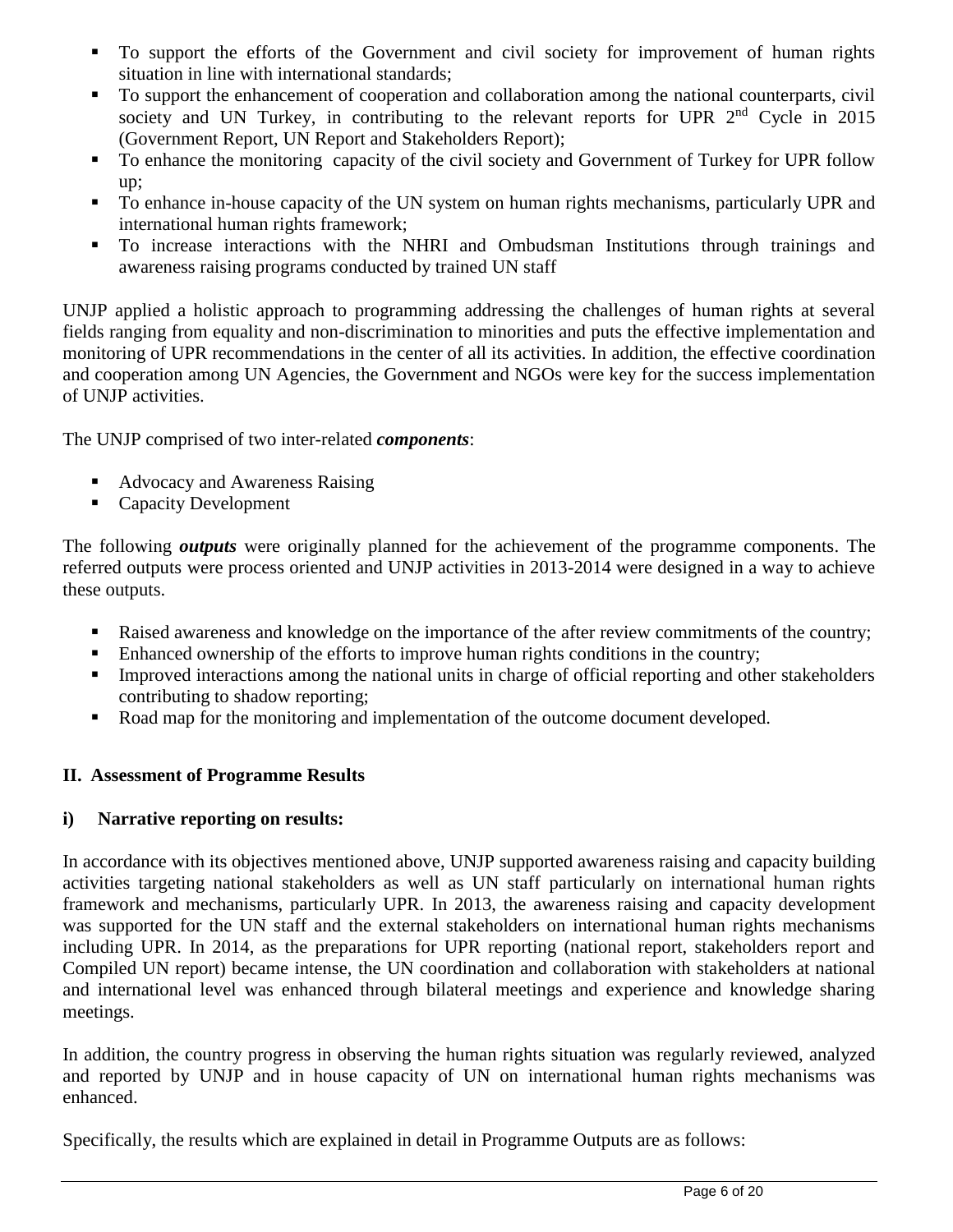- The UN was kept informed about the country progress in observing the human rights situation through regular analysis of the developments and trends
- The coordination and collaboration with national stakeholders was enhanced through joint and bilateral meetings
- The awareness and knowledge of national stakeholders on international human rights framework and mechanisms was enhanced
- In house capacity of UN on human rights framework and UPR was built through delivery of trainings

## **Programme Outcome – Strengthened Monitoring and follow-up work to ensure implementation of the Outcome Document of Universal Periodic Review for Turkey**

The progress in achievement of expected outputs of the UNJP is summarized below:

Output I- Raised awareness and knowledge on the importance of the after review commitments of the country

**The awareness and knowledge of national stakeholders on international human rights framework and mechanisms enhanced** through the organization of tailor made trainings and meetings for exchange of experience and knowledge with stakeholders, including NGOs.



Specifically;

 A briefing meeting on international human rights mechanisms, specifically UPR was organized with the participation of relevant public institutions in November 2013. The referred event, which was co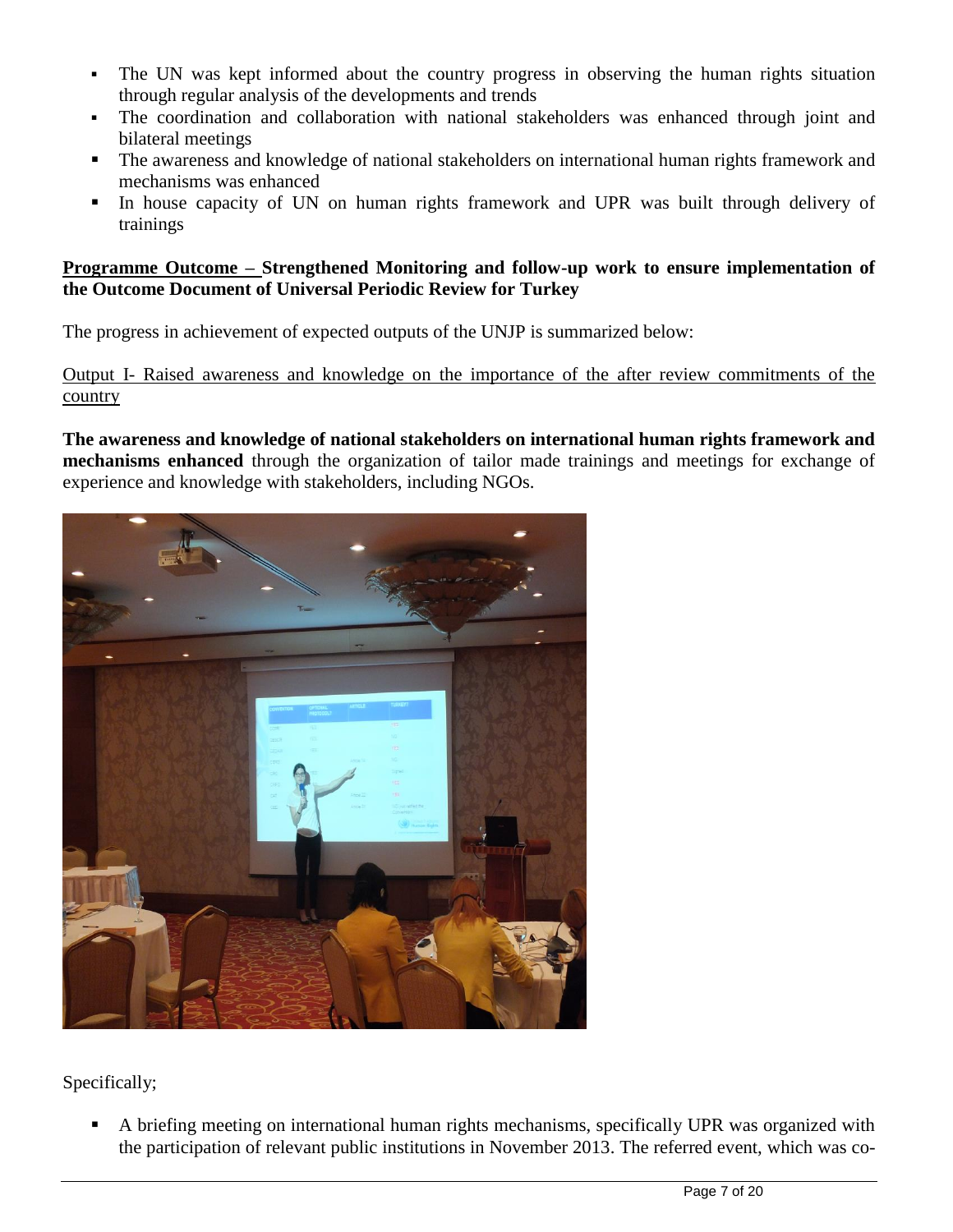organized with OHCHR, provided an opportunity to update the national stakeholders on international human rights law and mechanisms as well as share other countries' experiences and best practices. In total, 20 representatives from national counterparts such as Ministry of Foreign Affairs, Ministry of Justice, National Human Rights Institute, Ombudsman Institution and specialized commissions of the Parliament participated to the event. It was also considered to be the first platform where the relevant stakeholders convene to discuss the roadmap for the preparation of UPR 2<sup>nd</sup> cycle in 2015, under the coordination of Ministry of Foreign Affairs.

- Training for Turkish NGOs on the International Human Rights Mechanisms was organized in April 2014 with support of OHCHR. At the end of the training, NGOs had the knowledge to identify the different elements of the International Human Rights Mechanisms (IHRMs) including the functions, and processes as well as different roles that NGOs can play. Besides, on the eve of 2015 UPR, special focus was given to stakeholder reporting and expectations as well as procedures for reporting allegations to a Special Procedures Mandate Holders (SPMH). As a result of the training, UNJP noted that one participating NGO successfully submitted an application to the Special Rapporteur on Freedom of Expression and confirmation received from his office for its review. UNJP follows up the progress against the application. As of August 2015, no plans made for a SP visit to Turkey addressing this specific case. During the training programme, the areas that UNCT Report on UPR 2015 would address were also discussed as well as possible ways for consultations with NGOs during the process.
- In cooperation with OHCHR, an information sharing and best practices workshop for NHRI was organized in June 2014, focusing on its National Preventive Mechanism role full compliance with the Paris Principles.
- In September 2014, a meeting with the representatives of the international community including the Embassies and EU delegation was organized to brief them on the work of the UN in the field of human rights and discuss on possible areas of cooperation. The meeting was critical to discuss certain human rights challenges in the country and have a common positioning. In that respect, it was agreed to meet regularly to enhance the cooperation and collaboration. The next meeting with the international community is planned to be held in last quarter of 2015 mainly focusing on UPR recommendations and mapping on human rights interventions supported by different donors in the country. The referred mapping was initiated by HRTG as a follow up of the work of UNJP.
- Training program on the UN Special Procedures was organized for CSOs in cooperation with the OHCHR in November 2014. At the end of the training, NGOs developed a strategy for engagement with the SPs, considerate of the different methods of work of SPs (country and follow-up visits, communications, technical assistance, annual reports).
- A two day training-workshop for lawyers was conducted in Ankara on 25-26 June 2015 with the aim of: i) increasing the awareness and further enhance knowledge and skills of lawyers on UN human rights mechanisms, ii) providing tools and guidance related to UN human rights mechanisms, and iii) increasing cooperation between Bar Associations and UNCT. The event was organized in cooperation with Union of Bar Associations of Turkey. 11 Bar Associations from all over Turkey (Ankara, Antalya, Mersin, Van, İstanbul, Diyarbakır, Gaziantep, Edirne, Şırnak, Trabzon, Eskişehir) were represented by 44 lawyers. As a result of the event, areas for further cooperation for strengthening the role and capacity of the bar associations for follow-up of UPR recommendations and other treaty bodies were discussed and a framework of cooperation was developed. It is planned that a structural cooperation with local bar associations and Union of Bar Association will be explored.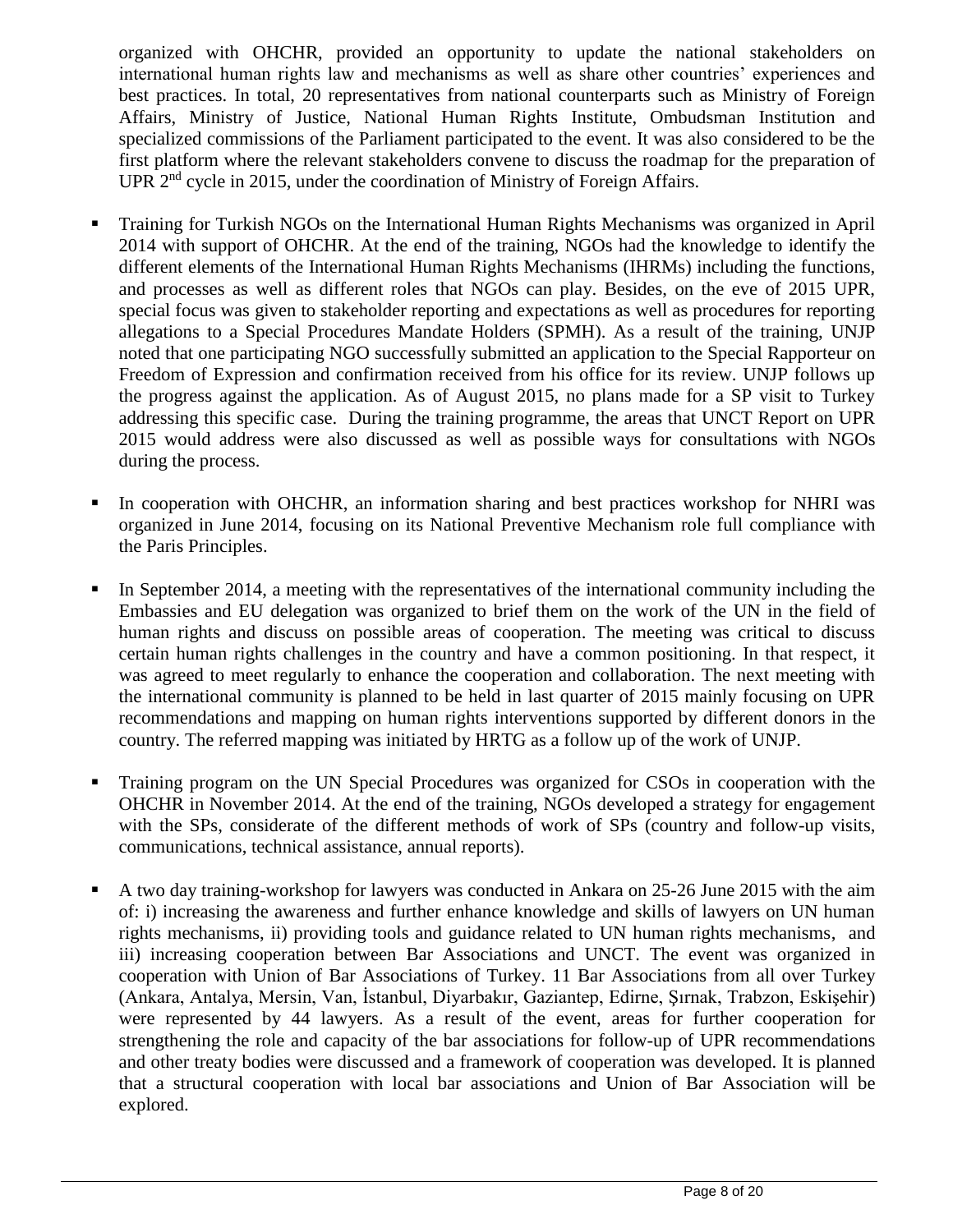OHCHR provided technical support and expertise in organizing such events.



**The visibility of the UN involvement in the field of human rights in Turkey enhanced through joint activities organized with Universities, NGOs and international community in the scope of human rights day.**



Specifically;

- One-day event on 2013 human rights day was organized in cooperation with Eskisehir Anadolu University in order to raise the awareness on human rights among the youth.
- In the scope of the UN Human Rights Day events in 2014, cooperation with several Universities, institutions and organizations were strengthened through: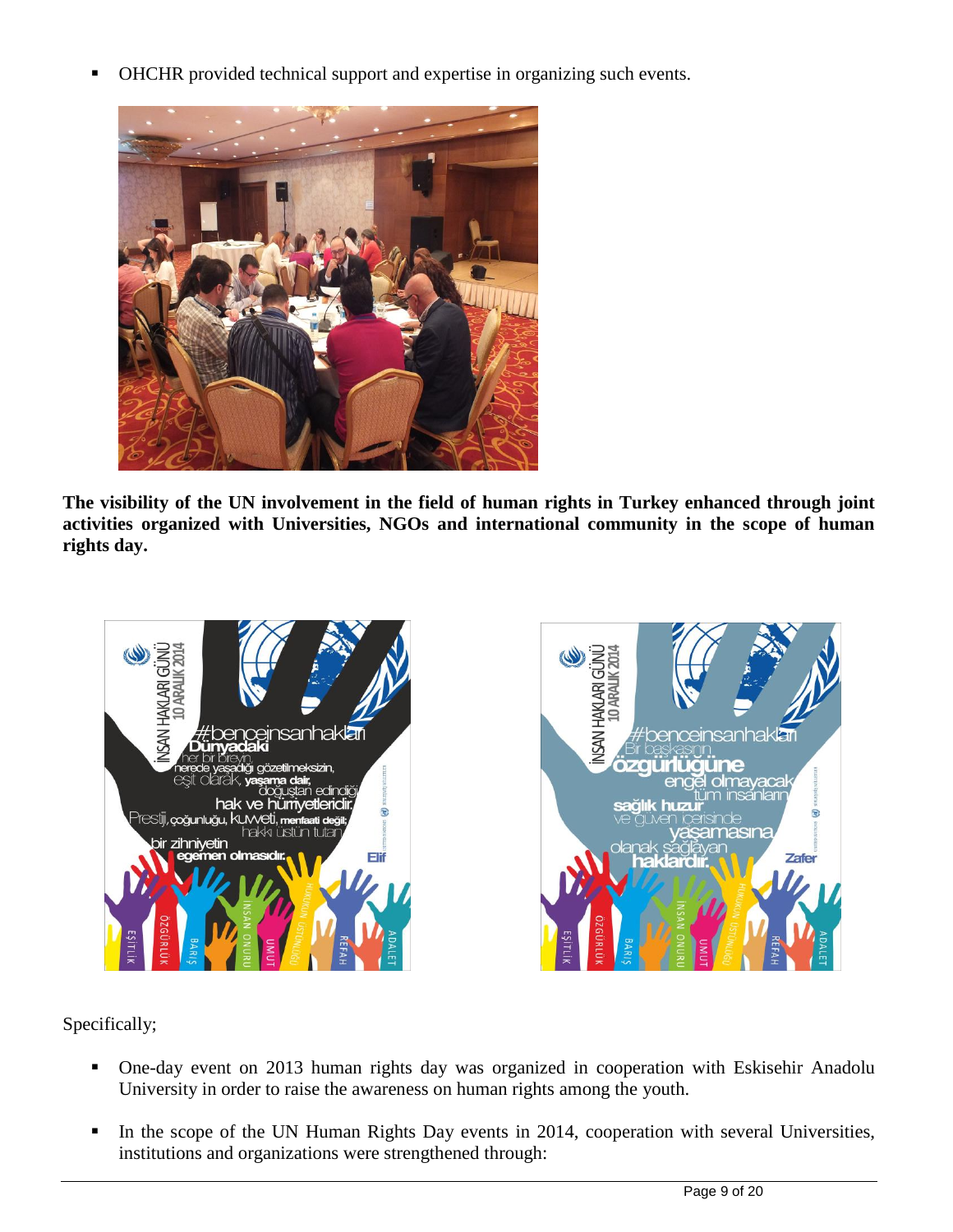## Panel Discussions:

- EU-UN Joint panel discussion on "Together for Women and Children" was held in Van on 5<sup>th</sup> December 2015. The short movies on early marriages were shown before the panel as well as normative framework of women's human rights based on the UN Conventions like CEDAW was discussed.
- METU International Student Association and UN organized a panel discussion on "Gender Equality" on  $6<sup>th</sup>$  of December 2014.
- In cooperation with Ankara University, Human Rights Center and Human Rights Joint Platform, a panel discussion on "Turkey's human rights obligations and UN Mechanism" was held on 9<sup>th</sup> December 2014.
- In cooperation with Turkish Aviation University, an event was organized on  $10<sup>th</sup>$  of December focused on UN human rights mechanisms and human rights developments in Turkey.
- In cooperation with Bilkent University, a panel discussion was organized on  $19<sup>th</sup>$  December.

## Social Media Campaigns:

- Social media campaign- under the hashtags of #benceinsanhaklari (for me human rights are) - started in October and continued until November 2015. In addition, a pop-up window was created under the UN website and people were asked to write what are human rights for them [\(http://www.bmdergi.org/banagoreinsanhaklari/gonderilmis-tanimlar/.](http://www.bmdergi.org/banagoreinsanhaklari/gonderilmis-tanimlar/)) Eight submissions were selected and graphic designer produced posters which were exhibited at the Universities.



- İstanbul Ticaret University and Eskişehir Anadolu University Communications Faculty students developed viral videos in line with the campaign conducted under the title #benceinsanhakları (for me human rights are...). Videos can be seen at the link provided below: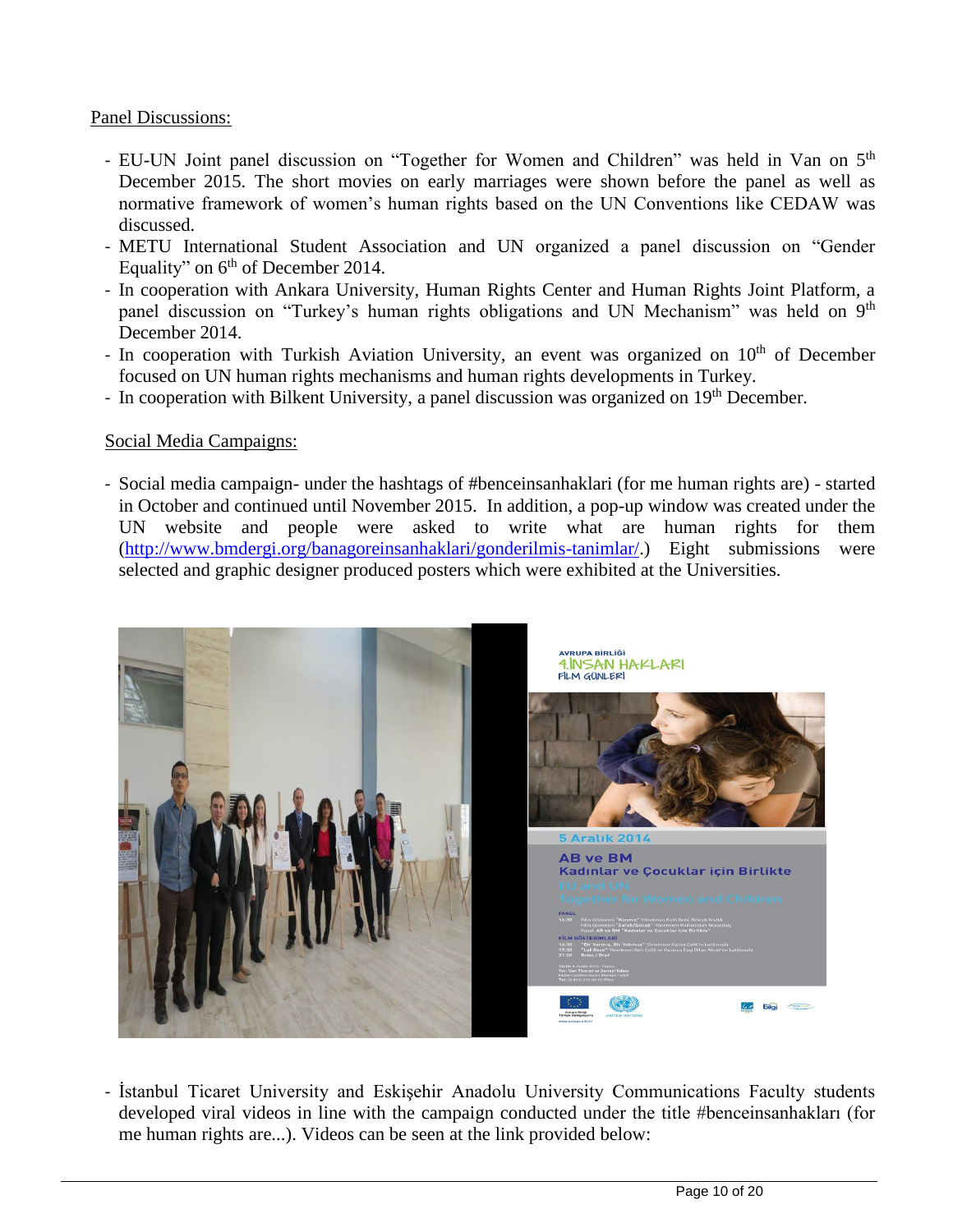- <http://youtu.be/wWLU6PW1m0Q>
- <http://youtu.be/48f6x18t2D0>
- [http://youtu.be/\\_p1n5PIZDSA](http://youtu.be/_p1n5PIZDSA)
- <http://youtu.be/qlh0ibTonWY>
- <http://youtu.be/dxXWsV6NkVs>





## Website:

- A website on international human rights framework and mechanism was established and substantially completed with inputs of UN Agencies. The website plays an important role in attracting the attention of the public and NGOs on UN human rights mechanisms and work of the UN Turkey on the field of human rights. It is accessible through<http://www.un.org.tr/humanrights/>
- The preparations for UN Human Rights Day events in 2015 were initiated, with a list of proposed activities to include dialogues (panel discussion) with representatives from the EU, other international organisations and CSOs on different human rights challenges in the, photo exhibition on HR, webinar in cooperation with youth organizations, a race "Run for Rights" for university students, and photo contest or human rights essay competition among university students.

# Output II – Enhanced coordinated efforts of UN on monitoring and reporting of human rights situation in the country

**The country progress in observing the human rights situation was reviewed and analyzed** through regular reporting by UN agencies and weekly updates developed by the UNJP Human Rights Expert. The analysis focused on specific thematic fields: i) women's rights; ii) labor rights; iii) children's rights; iv) migrant rights, v) refugee rights; vi) health rights; vi) social and economic rights including freedom of expression, association and assembly; ill treatment and excessive use of force; combating impunity and arbitrary detention. For this purpose, recent legislative amendments, decisions taken at local / high courts and ECHR as well as measures in the field of human rights were scanned and assessed. The weekly updates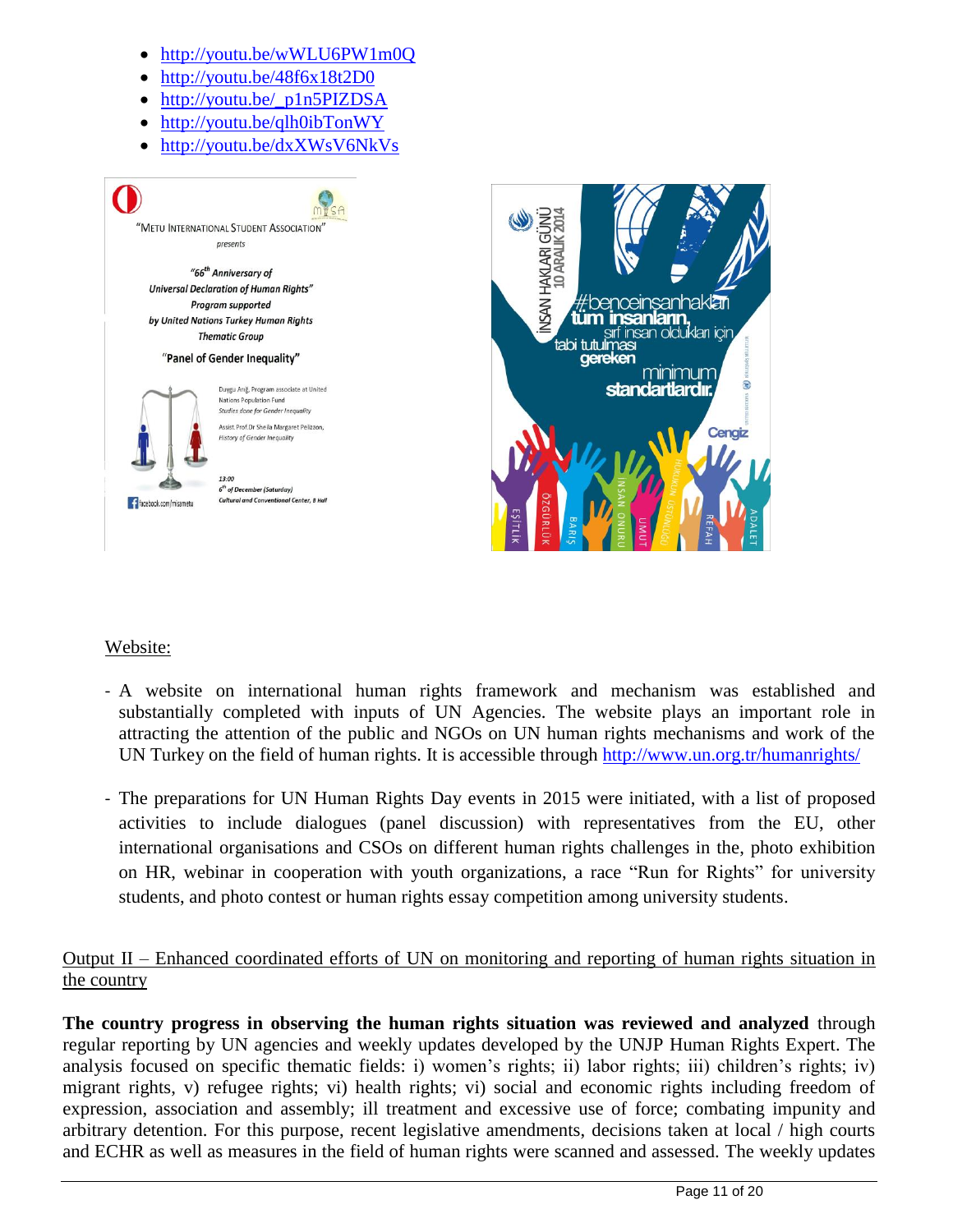were disseminated to all UN Agencies and considered to be good source of information on the HR developments. In addition, such analysis contributed to the UN reporting to 2015 UPR.

Within the scope of the UNJP, the UN Agencies provided input to the follow up of the Report of the United Nations Special Rapporteur on extrajudicial, summary or arbitrary executions, Mission to Turkey in 2014.

## Output III- Improved interactions among the national units in charge of official reporting and other stakeholders contributing to shadow reporting

**The coordination and collaboration with national stakeholders enhanced through establishment of joint and bilateral meetings.** The joint meeting, which was held with the participation of national stakeholders in November 2013 also provided an opportunity to discuss issues concerning coordination and cooperation for the preparations of 2015 UPR. As a follow up, bilateral meetings were conducted - with human rights NGOs and national counterparts including Ministry of Foreign Affairs as the coordinating body for UPR, Ombudsman Institution and National Human Rights Institute - in order to enhance the cooperation and support the stakeholders in their reporting processes.

To ensure consultative process for the preparation of the **UNCT Report for the 2015 UPR**, the UNJP supported organization of consultative meetings with national actors:

- A joint meeting with the leading human rights CSOs was organized in May 2014. The main initial findings of the UNCT report were shared with the stakeholders to receive their feedback and reflect it into the Report.

- Bilateral meetings with human rights NGOs and national counterparts, including Ministry of Foreign Affairs as the coordinating body for UPR, Ombudsman Institution and National Human Rights Institute were conducted.

The UNCT Report to the 2015 UPR was finalized in June 2014. It is noted that the activities of the UNJP provided the basis for consultation of the report with civil society organizations.

## Output IV - Road map for the monitoring and implementation of the outcome document developed

**A toolkit for effective monitoring of the UPR Outcome Document** was developed. An international consultant was engaged to develop a toolkit for the national actors, including NGOs, state bodies and national human rights mechanism for their effective monitoring of UPR Outcome Document. The toolkit is to serve as practical tool for coordination and monitoring of the implementation of UPR recommendations and provides references of other country practices. It has been prepared as result of a series of interviews with national and international stakeholders, organized in November 2014, to analyze the situation and receive recommendations from wide range of stakeholders.

**2015 UPR of Turkey was held in January 2015** and according to the Working Group Report, 199 recommendations were accepted (46 of which are considered as already implemented or in the process of implementation), 27 were noted and 52 were left pending.

**As a follow up to the 2015 UPR recommendations**, and in order define a road map for implementation of the recommendations, the recommendations were clustered by respective UN agencies (as per their areas of work). The UNJP compiled the agency specific clustering, with a view to identify possible areas of (joint) engagement of different Agencies and the UN Thematic Group on Human Rights. In that respect, a road map for UN Support for monitoring of UPR was developed and HRTG will ensure its effective follow-up as the new Government of Turkey will be established.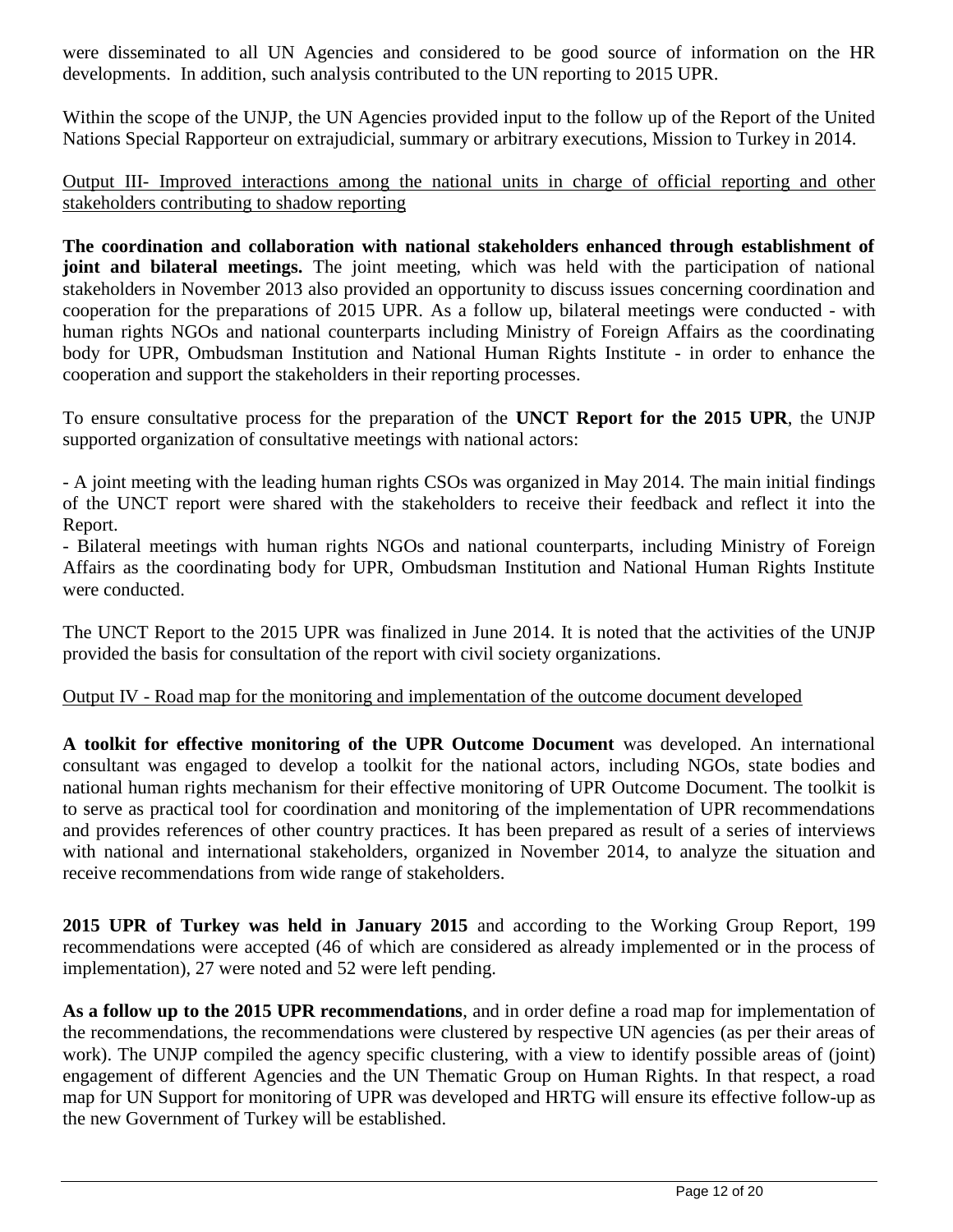**As a follow up to this internal assessment and to sustain the results of UNJP,** the UNTG on Human Rights will continue its efforts to support the implementation of the recommendations in line with the road map developed after the completion of UNJP as well. As a first step, a coordination meeting with all stakeholders is planned to be held in third quarter of 2015 in order to discuss the recommendations in detail and enhance the cooperation and coordination in implementation of recommendations. The event will be held in cooperation with OHCHR and the UPR Outcome Report (translated in Turkish) will be disseminated broadly and the stakeholders.

The activities of UNJP set the ground for enhanced cooperation with stakeholders, including the public institutions and civil society for implementing the recommendations. In February 2015, the Reform Action Group (RAG), which is composed of high level representatives of relevant line ministries, and is responsible for monitoring the reforms in the country in EU accession process, was also assigned as the body for monitoring of the UPR recommendations. This is important development since in 2013, when the UNJP started, there was no body for coordinating the efforts on UPR implementation.

In that respect, the clustered work of UN Thematic Group on Human Rights and the results of the planned stakeholder meeting will be the main references for further engagement in this field. In the meantime, the UNTG on Human Rights will be in close contact with possible donors for fundraising of future UN programming.

## **Qualitative assessment of the level of overall achievement:**

- The UNJP enabled the UN to increase its engagement on human rights in several areas ranging from equality and non-discrimination to minorities and indigenous people, and with the key interlocutors.
- The UN Agencies developed a common/joint perspective in addressing the human rights challenges of the country and on that basis were able to prepare its own UPR report without any external support. The report was based on a consultative process, which resulted in strengthening the cooperation with the relevant stakeholders.
- The effective coordination and cooperation among UN Agencies, the Government and NGOs was important for successful implementation of UNJP. The UNJP played an important role in raising the awareness of stakeholders on international human rights mechanisms, particularly the UPR. This was ensured through the trainings that were organized with the participation of the NGOs, pillars of human rights architecture in Turkey and governmental institutions.
- The awareness raising, knowledge and experience sharing meetings on international human rights mechanisms, which were organized within the scope of the UNJP, had a direct impact on increasing the interest of stakeholders to submit their own reports for 2015 UPR. In total 28 stakeholders, including national and international NGOs, submitted their reports for consideration in 2015 UPR.
- UNJP strengthened the level of cooperation and collaboration with the international community in Turkey, with an objective to set a common position and better coordination in the field of human rights. For the first time, the UNCT organized a coordination meeting on human rights with representatives of the diplomatic missions and international organizations (such as the EU Delegation).
- At the policy level, the UNJP focused on tools for ensuring effective monitoring and implementation of UPR for both the Government of Turkey as well as human rights NGOs. In that respect, basis was set for establishment of consultative platforms at national level, as key for the development of shadow reporting and UN contributions. A tailor made toolkit on follow up of the implementation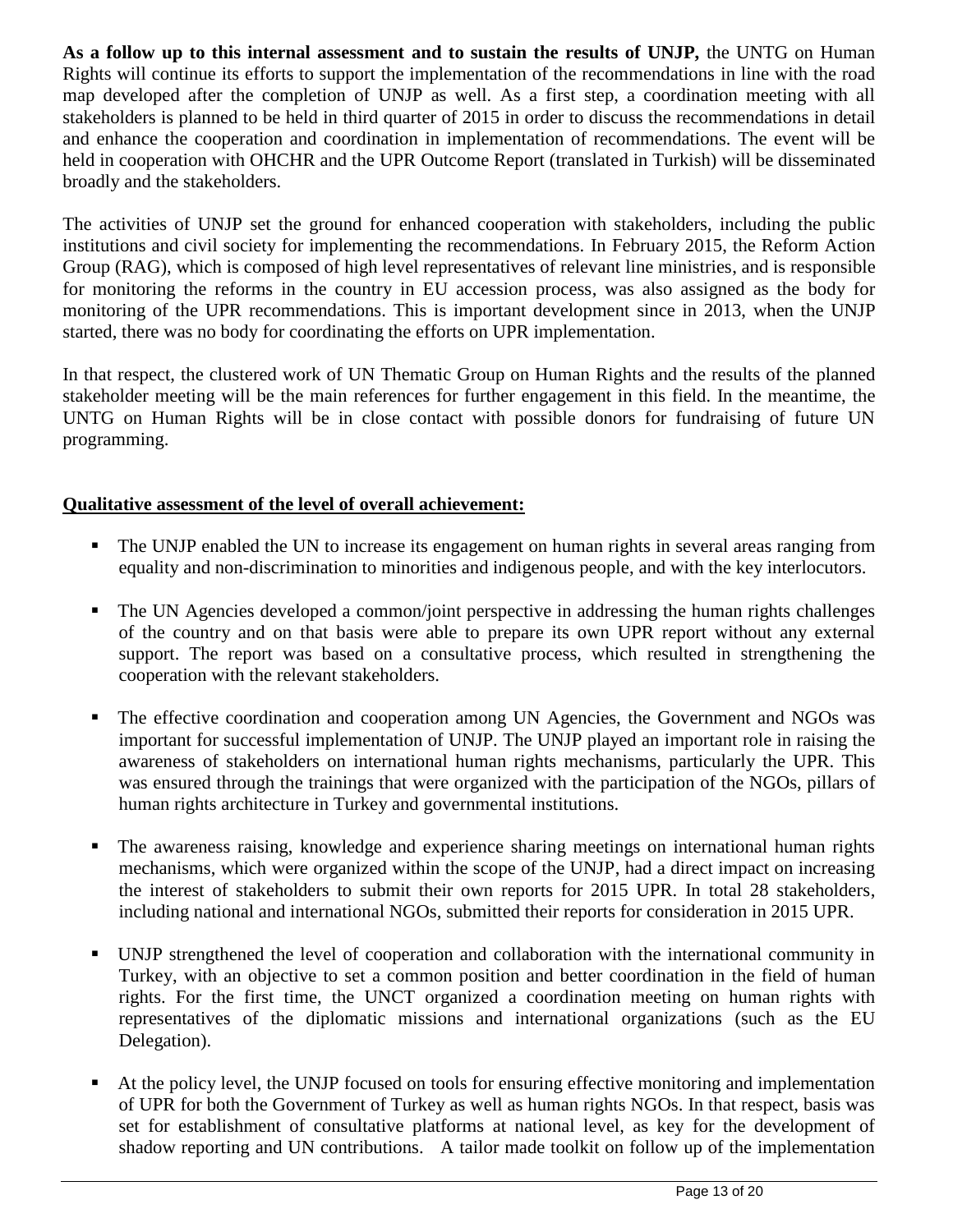of UPR Outcome Document was developed, reflecting the gaps and suggesting context specific solutions.

- The UNJP ends in June 2015, but due to the enhanced cooperation achieved with the relevant stakeholders, UN Thematic Group for Human Rights is now well positioned to continue its efforts for effective monitoring of UPR recommendations, to support the work of Reform Action Group, the body responsible for monitoring the implementation of UPR recommendations.
- Based on the ground work, that has been explained in above sections and which paved the way to the UPR in 2015, the UNCT and UN Thematic Group on Human Rights looks forward and aspires to support the government in implementation of the recommendations of the review. In that respect, consultations with the stakeholders through bilateral and joint meetings, in-house assessment of the human rights situation in the country and clustering of 2015 UPR recommendations, which were conducted under the UNJP will be the main references for further engagement in this field. UN Thematic Group on Human Rights is in close contact with possible donors for fundraising of future UN programming and the results of the UNJP will be a source of justification for innovative and catalytic programming areas in the field.
- At UN level, the UNJP also enhanced the awareness of its staff on international human rights framework and mechanisms and created a pool of resource persons. The UNJP played a significant role in keeping the UN Agencies regularly informed about the developments in the field of human rights in the country. As the objectives of the UNJP and the UNTGHR are very close, the UNTGHR was effective in guiding and overseeing the implementation of the UNJP.
- The visibility of the UN position and involvement in the field of human rights in Turkey was enhanced through joint activities organized with the Universities, NGOs and international community, particularly in the scope of the human rights day.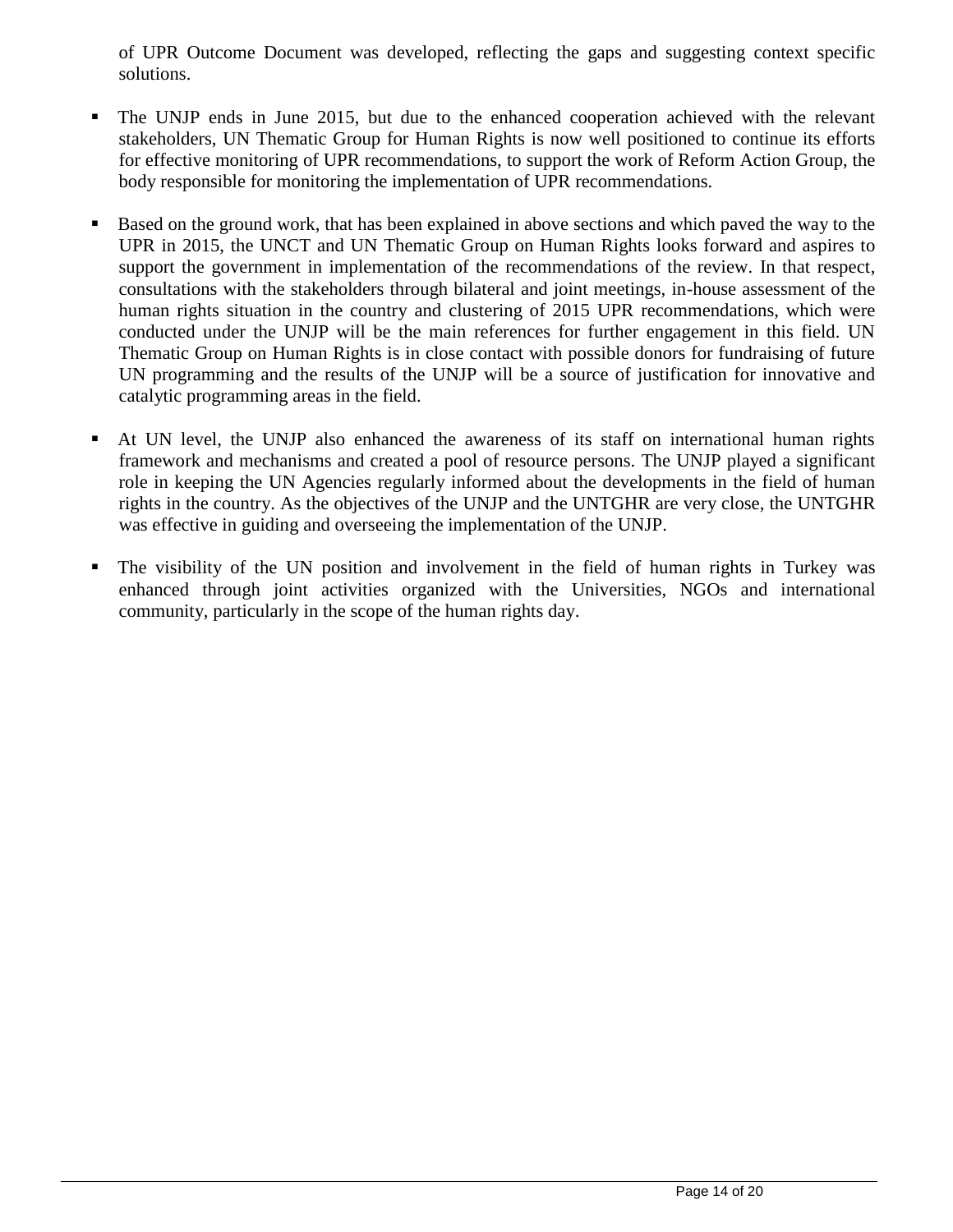Using the **Programme Results Framework from the Project Document / AWPs** - provide details of the achievement of indicators at both the output and outcome level in the table below. Where it has not been possible to collect data on indicators, clear explanation should be given explaining why.

|                                                 | <b>Achieved Indicator Targets</b>   | <b>Reasons for Variance with Planned</b> | <b>Source of Verification</b>  |
|-------------------------------------------------|-------------------------------------|------------------------------------------|--------------------------------|
|                                                 |                                     | Target (if any)                          |                                |
| Outcome 1 <sup>9</sup> -Strengthened Monitoring |                                     |                                          |                                |
| and follow-up work to ensure                    |                                     |                                          |                                |
| implementation of the Outcome                   |                                     |                                          |                                |
| <b>Document of Universal Periodic</b>           |                                     |                                          |                                |
| <b>Review for Turkey</b>                        |                                     |                                          |                                |
| <b>Indicator:</b> Number of the UPR             |                                     |                                          |                                |
| recommendations implemented                     |                                     |                                          |                                |
| <b>Baseline:</b> Among 87 recommendations,      |                                     |                                          |                                |
| 10 fully achieved and 17 partially              |                                     |                                          |                                |
| achieved                                        |                                     |                                          |                                |
| <b>Planned Target:</b> 20 recommendations       |                                     |                                          |                                |
| fully achieved                                  |                                     |                                          |                                |
|                                                 |                                     |                                          |                                |
| <b>Output 1 - Raised awareness and</b>          |                                     |                                          | Minutes of the consultation    |
| knowledge on the importance of the              | 1 training conducted on the         |                                          | meeting, briefing session and  |
| after review commitments of the                 | international human rights          |                                          | bilateral meetings             |
| country                                         | mechanisms for the CSOs             |                                          |                                |
|                                                 |                                     |                                          | Minutes of UNTGHR              |
| <b>Indicators:</b>                              | 1 training conducted for lawyers on |                                          |                                |
|                                                 | the international human rights      |                                          | Photos of the human rights     |
| Number of references on the after review        | mechanisms                          |                                          | day events, websites, posters, |
| commitments by the national                     |                                     |                                          | viral videos                   |
| stakeholders                                    | 1 training was held on UN Special   |                                          |                                |
|                                                 | Procedures for the CSOs             |                                          | Press clippings                |
| Number of platforms where the after             |                                     |                                          |                                |
| review commitments and implementation           | 1 training was held for the NHRIs   |                                          |                                |
| of the outcome document are discussed           | on different practices of National  |                                          |                                |

<sup>9</sup> Note: Outcomes, outputs, indicators and targets should be **as outlined in the Project Document** so that you report on your **actual achievements against planned targets**. Add rows as required for Outcome 2, 3 etc.

 $\overline{a}$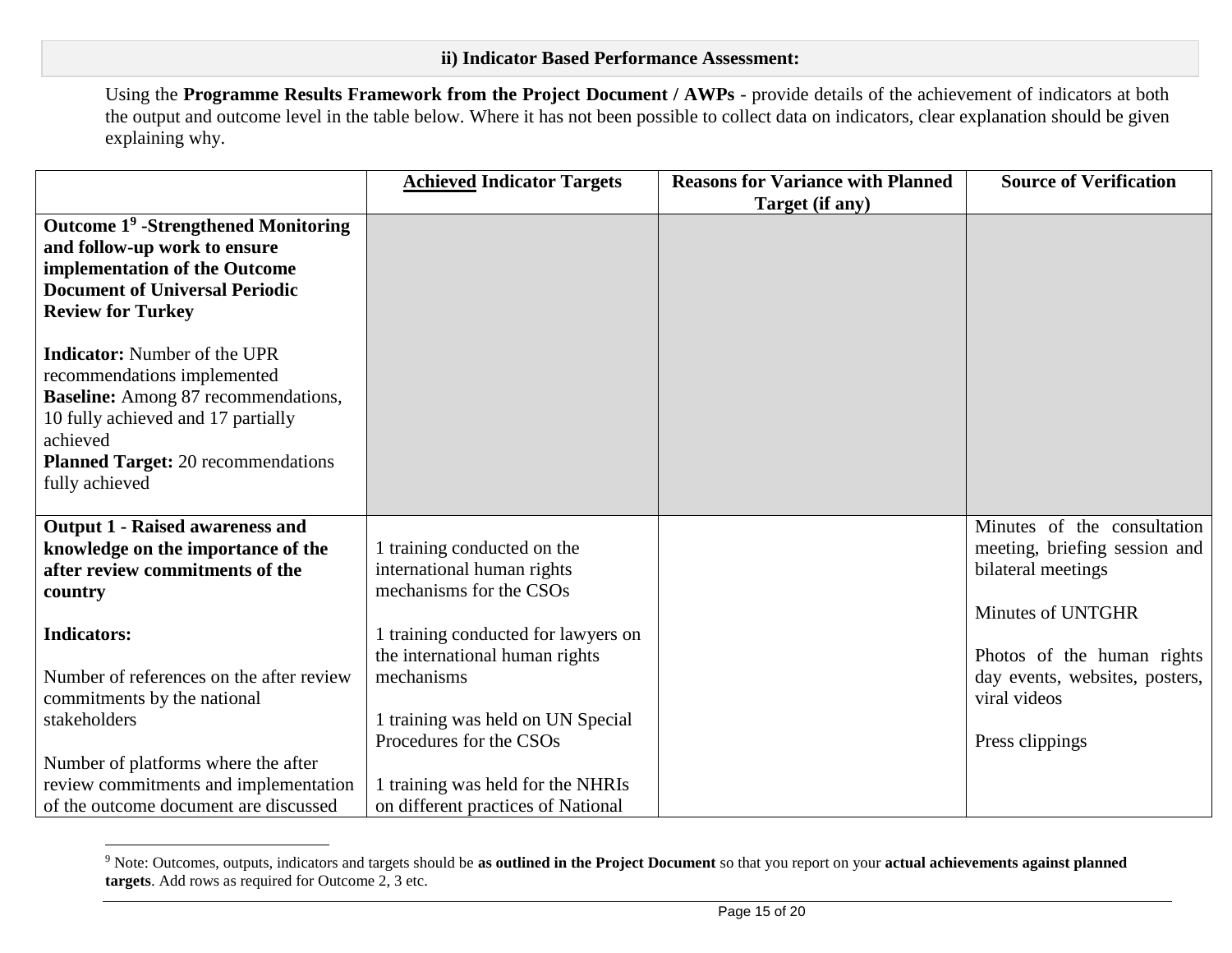| <b>Preventive Mechanism</b>                                                                                                                                 |  |
|-------------------------------------------------------------------------------------------------------------------------------------------------------------|--|
| A coordination meeting for<br>exchange of opinion and experience<br>organized with the members of<br>international community.                               |  |
| 10 bilateral meetings with<br>government institutions (Ministry of<br>Foreign Affairs, Ombudsman<br><b>Institution, National Human Rights</b><br>Institute) |  |
| 5 Panel discussions organized for<br>observation of Human Rights Day.                                                                                       |  |
| 200 university students at different<br>disciplines participated to the event<br>on human rights day                                                        |  |
| 1000 university students at Ankara<br>University ve METU were reached<br>out by posters prepared.                                                           |  |
| 200 Universal Declaration of<br>Human Rights were distributed to<br>the University students from<br>different disciplines                                   |  |
| Web portal on human rights has<br>been established                                                                                                          |  |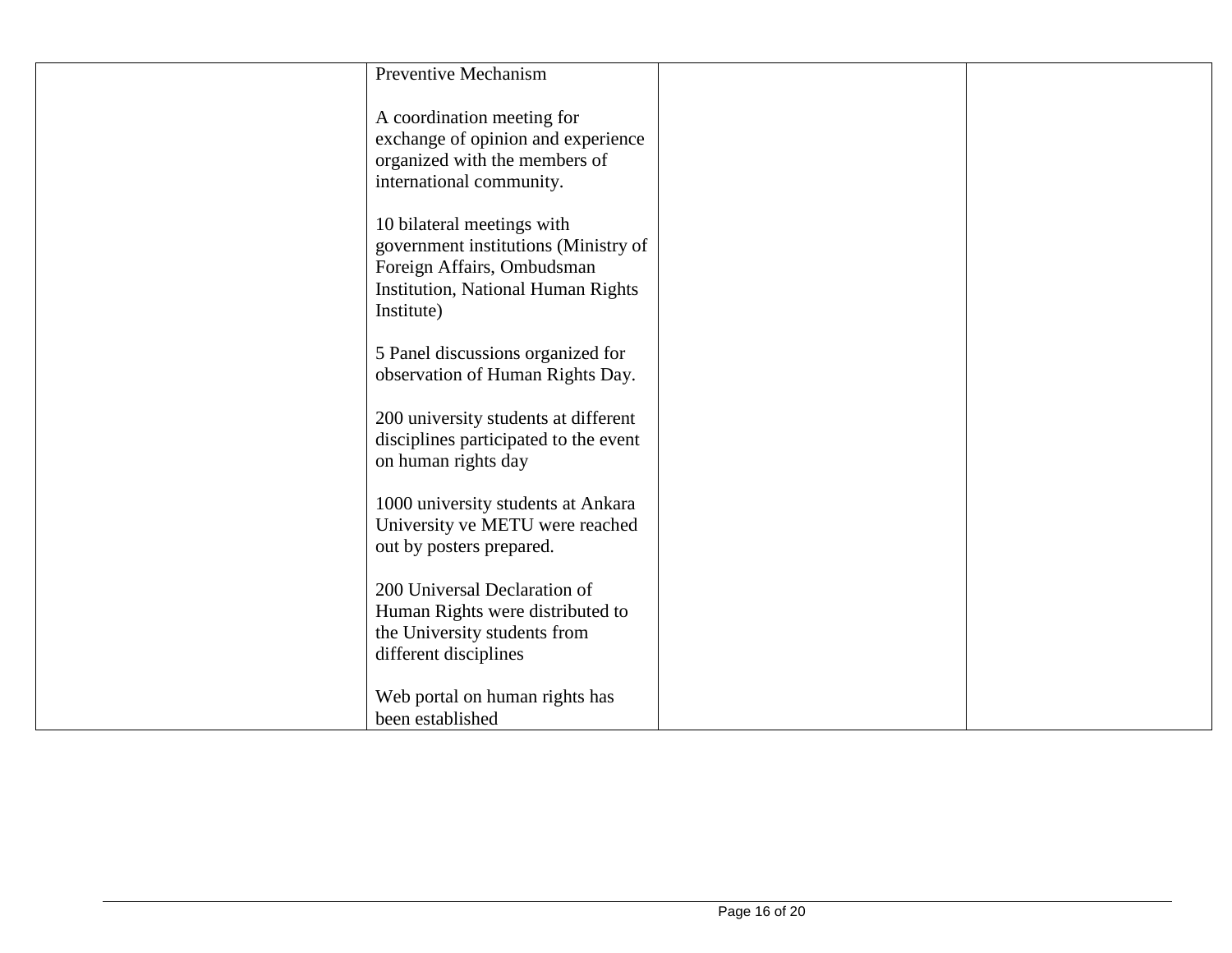| <b>Output 2- Enhanced coordinated</b><br>efforts of UN on monitoring and<br>reporting of human rights situation in<br>the country<br><b>Indicators:</b><br>Number of legislative and executive<br>arrangements to respond the<br>recommendations of 2010 UPR Outcome<br>Document | Weekly and quarterly review &<br>analysis report on the country<br>progress in observing the human<br>rights situation in Turkey addressing<br>different thematic areas<br>The analysis of OHCHR on the<br>progress about the achievement of<br>the UPR Recommendations | Minutes of UNTGHR<br><b>Records of Official Gazette</b><br><b>International Analysis Reports</b><br><b>EU Progress Report</b><br>Reports on the analysis of the<br>human rights situation in<br>Turkey<br>(Human<br>rights<br>situation<br>scanning<br>and<br>analysis table) |
|----------------------------------------------------------------------------------------------------------------------------------------------------------------------------------------------------------------------------------------------------------------------------------|-------------------------------------------------------------------------------------------------------------------------------------------------------------------------------------------------------------------------------------------------------------------------|-------------------------------------------------------------------------------------------------------------------------------------------------------------------------------------------------------------------------------------------------------------------------------|
| <b>Output 3- Improved interactions</b><br>among the national units in charge of<br>official reporting and other<br>stakeholders contributing to shadow<br>reporting<br><b>Indicators:</b><br>Number of meetings                                                                  | 28 shadow reports on $2nd$ cycle UPR<br>submitted<br><b>UNCT Report on UPR submitted</b><br>3 dedicated meetings with 2 leading<br>human rights NGOs                                                                                                                    | of<br>briefing<br>Minutes<br>the<br>session and bilateral meetings                                                                                                                                                                                                            |
| Number of jointly established platforms<br>Number of shadow reports on UPR                                                                                                                                                                                                       |                                                                                                                                                                                                                                                                         |                                                                                                                                                                                                                                                                               |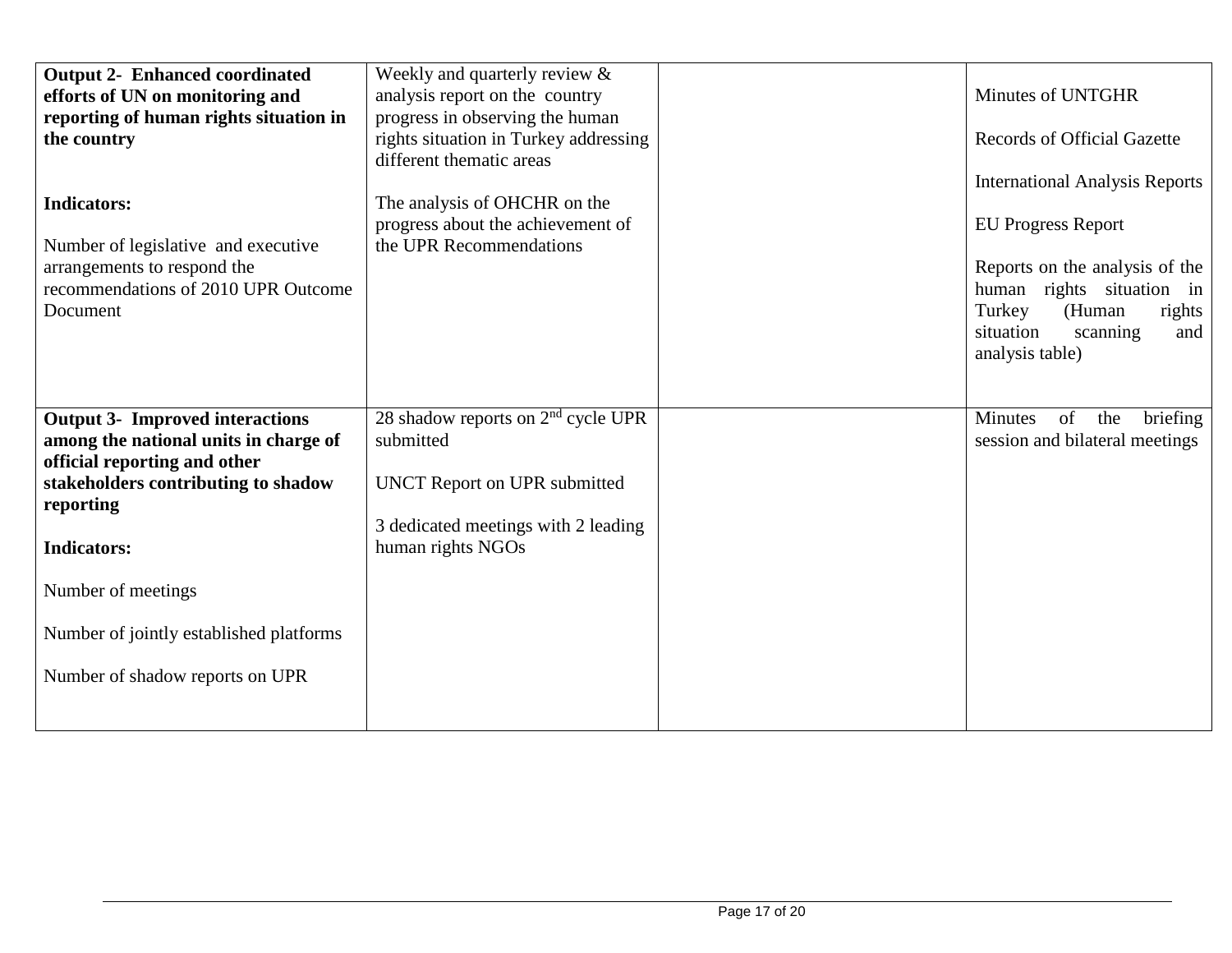| Toolkit on Monitoring of the | UNTGHR<br>Minutes<br>of        |
|------------------------------|--------------------------------|
| Implementation of UPR        | Meetings                       |
| Recommendations              |                                |
|                              | Records of 10 bilateral /joint |
| Clustering of 2015 UPR       | meetings with national actors  |
| recommendations per thematic | for Toolkit development        |
| fields                       |                                |
|                              |                                |
|                              |                                |
|                              |                                |
|                              |                                |
|                              |                                |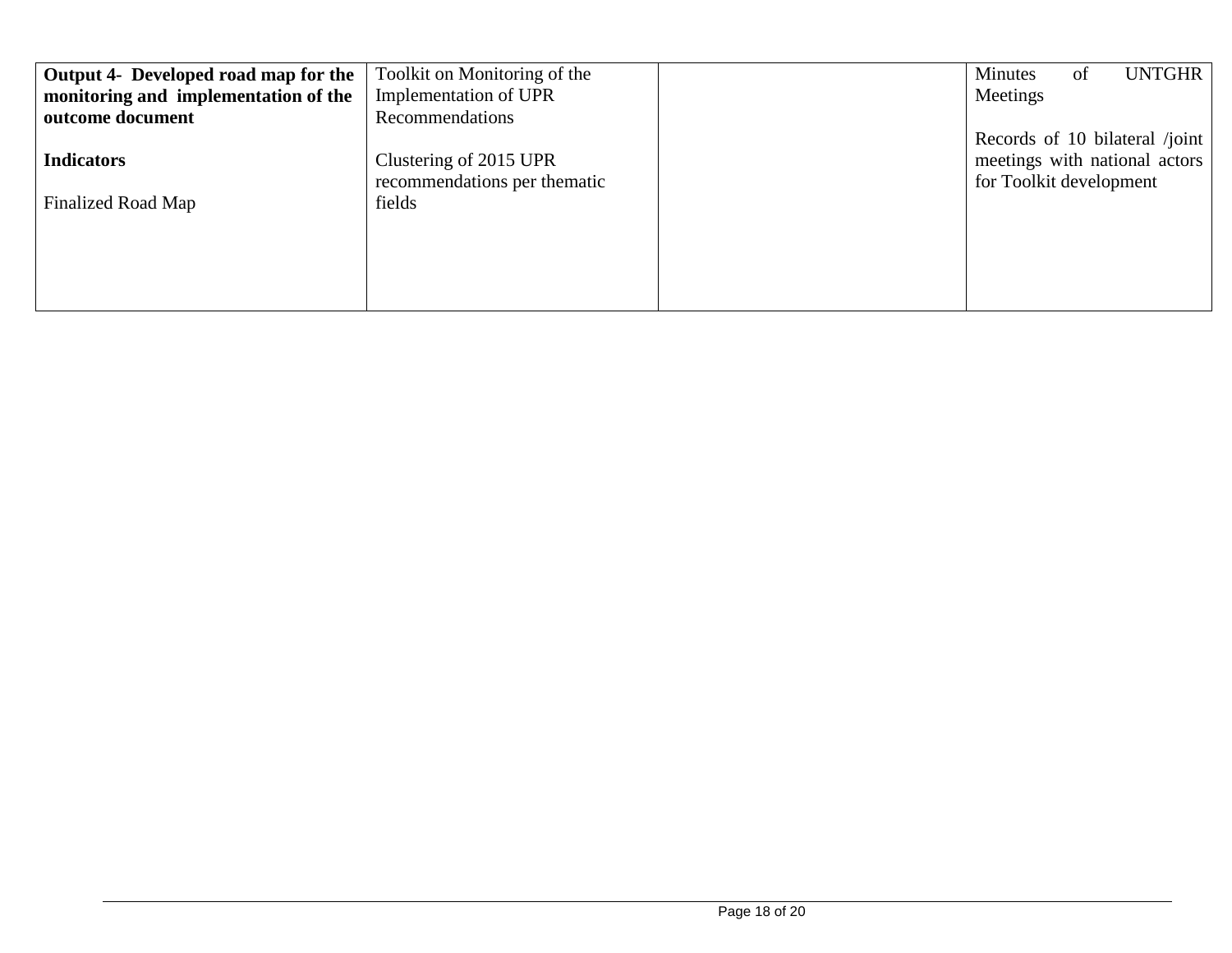## **iii) Evaluation, Best Practices and Lessons Learned**

#### Evaluation and Challenges:

Due to the polarized political and social environment in the country after Gezi Park Incidents and other critical human rights related violations, UNJP faced some difficulties in bringing different stakeholders together to discuss the most critical and challenging issues of human rights in 2013. As a result, the UNJP focused on awareness and knowledge raising activities in 2013 and postponed activities regarding the consultations for UPR reporting and capacity enhancement for effective monitoring to 2014 and 2015. It was also experienced that, given the sensitivity of the human rights topic, the government counterparts tended to refrain from intense cooperation with international community on these issues. However, the UNJP continued advocating on the necessity of cooperation at the eve of the 2015 UPR Cycle.

UPR recommendations fall under the mandate of different public bodies and institutions. Therefore, a strong coordination is needed for implementation. In Turkey, Ministry of Foreign Affairs is responsible for human rights reporting to international mechanisms but there was no single body for monitoring its implementation during the lifetime of UNJP. Only in February 2015, Reform Action Group was assigned to ensure this role but due to this gap in 2013 and 2014, UNJP faced some challenges in supporting the advocacy of UPR and its effective implementation. This could only be possible through bilateral and joint meetings with relevant public institutions. The presence of a single body for monitoring and coordination purposes would enable effective implementation processes.

Taking into account the above mentioned challenges beyond the control of the UNJP and to allow for full achievement of UNJP objectives while making effective use of financial resources, no-cost extensions for UNJP were requested, one in June 2014 and other in December 2014. The extensions allowed the participating UN Agencies to conduct the remaining UNJP activities, so that they could be sustained and provided a solid basis for UN further work on promotion and protection of human rights at all levels and in line with the international human rights standards.

## Best Practices:

- 2015 UNCT UPR Report was developed in a consultative manner reflecting the views of stakeholders. The UNJP provided the opportunity create such an environment for consultation through bilateral and joint meetings.
- Coordination with the international community achieved before the submission of UNCT UPR Report
- Through the visibility activities on UN Human Rights Observation Day, a broad spectrum of events organized in form of panel discussion, social media campaigns and contests. A large number of citizens were reached out to raise human rights awareness.
- Close monitoring and assessment of human rights situation in the country provided the basis for future interventions and UN programming.
- The UNTG on Human Rights through UNJP, stimulated the cooperation with main actors in the field of human rights.
- As a result of the trainings on UN special procedures, the number of applications from civil society increased.